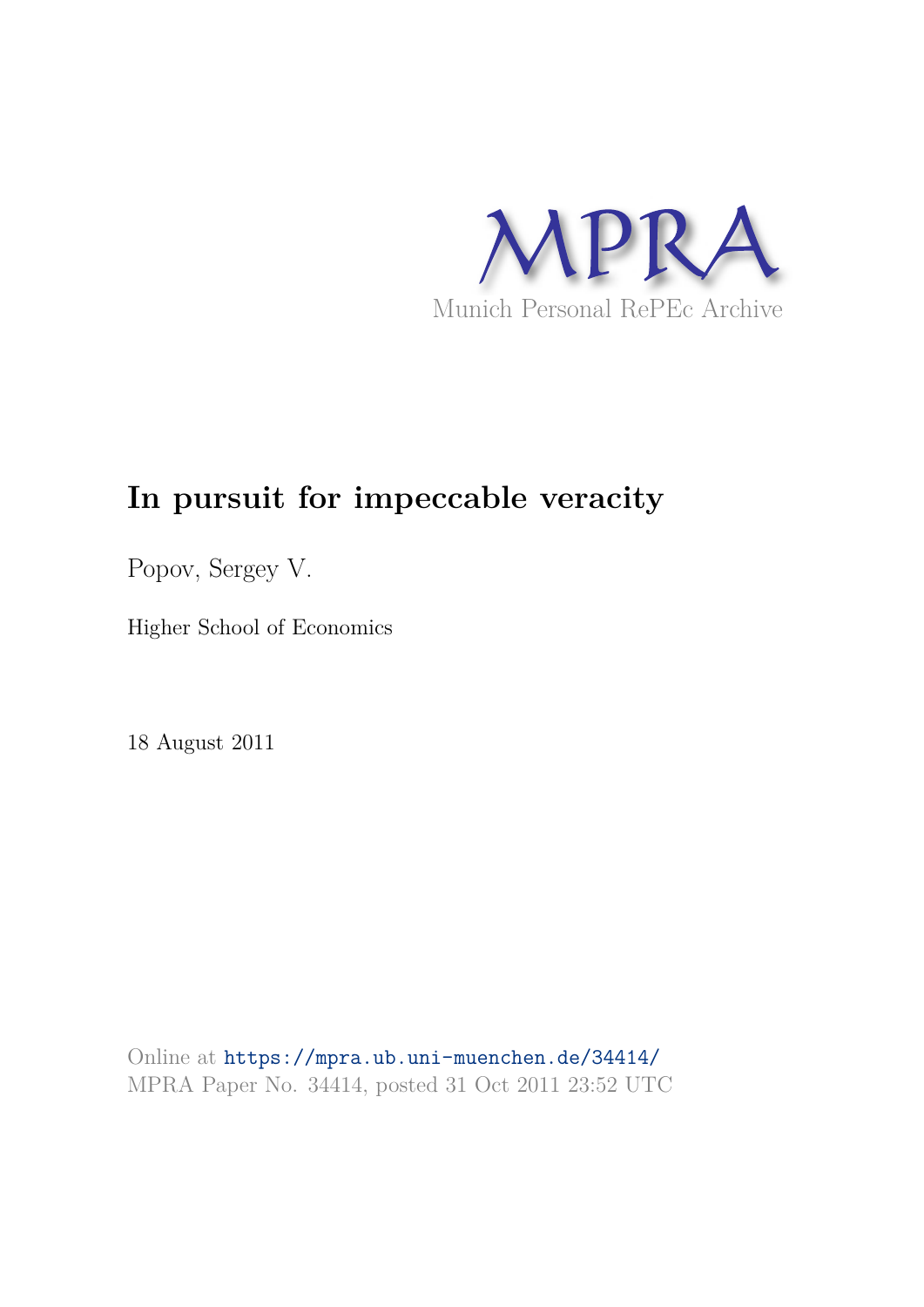## *In Pursuit for Impeccable Veracity*<sup>1</sup> Popov: Centre for Advanced Studies, *Sergey V. Popov October 31, 2011*

I study the institution of avoiding to hire one's school own PhD graduates for assistant professorships. I argue that this institution is necessary to create better incentives for researchers to incorporate new information in studies, facilitating the convergence to asymptotic learning of the studied fundamentals.

Keywords: academic inbreeding, moral hazard, knowledge, information dissemination.

JEL: A11, D43, D83, L13

The job market of economists features the dislike of *academic inbreeding*, the decision of a school to hire one of its own graduates for tenure-track positions. This is usually perceived as "rules of the game" and as a requirement for a "good" PhD program, without much contemplation about how academic inbreeding hurts the department<sup>2</sup>. This paper argues that such a commitment is a necessary **21 augo Horta, Francisco M. Veloso**, response to the organization of educational process: it aligns the research incentives towards the fastest comprehension of researched phenomena.

Corporate world is not as averse to inbreeding as academia. One reason is the relatively higher significance of company-specific skills in corporate world<sup>3</sup>: there would be no reason for hiring students **3 Boyan Jovanovic and Yaw Nyarko**. from other universities if their research were unapplicable to the faculty's. Another crucial difference is that in academia the final criterion of judgement of one's value—whether one is right or not is in the process of perpetual discovery by judges as well as the judged. Because of this difference, when decision is made about the research's value, the researcher must not know the opinion of the decisionmaker<sup>4</sup> .

#### *The Model*

THE MODEL I USE is a one-period game. There are three research departments, hereafter referred to as *Faculties*, who are interested in getting closer in a quadratic sense to the true value of a certain fundamental<sup>5</sup>. I denote this fundamental by  $A \in R$ . Faculty *i* has 5 Physicists of medieval times were a signal about the value of fundamental  $f_i = A + \epsilon_i$ , where  $\epsilon_i \sim$  $N(0, 1/\eta).$ <sup>6</sup>

Each Faculty trains one *Student*<sup>7</sup> , indexed by *almae matres*. Training exposes Student *i* to the value of her Faculty's signal *f<sup>i</sup>* . Students simultaneously choose their *research positions*, a value  $r_i \in R$ . After

Higher School of Economics, Moscow, svp@hse.ru. Thanks to Dan Bernhardt, David Wiczer and Angelo Mele for productive discussions. This paper was written with the support from the Basic Research Program at HSE. The usual disclaimer applies.

and Rócio Grediaga. Navel gazing: Academic inbreeding and scientific productivity. *Management Science*, 56: 414–429, March 2010

Learning by doing and the choice of technology. *Econometrica*, 64(6):1299– 1310, 1996

<sup>4</sup> This argument applies also to the blind review process: an author, knowing in advance who will referee the paper, has an incentive to bias the final version towards the opinion of the referee, which might not be socially optimal. Knowing the referee's identity after the submission will similarly affect the author's behavior after getting a revise-and-resubmit decision.

estimating the size of the Earth, the distance to the Sun, and the speed of light. Modern economists are estimating, among others, the time discount factor, the risk aversity coefficient and the socially optimal unemployment rate.

<sup>6</sup> Normality here is used only to exploit the convenience of the implied formula for Bayesian update.

<sup>7</sup> Masculine pronouns shall denote Faculty agents, and feminine pronouns shall denote Student agents hereafter.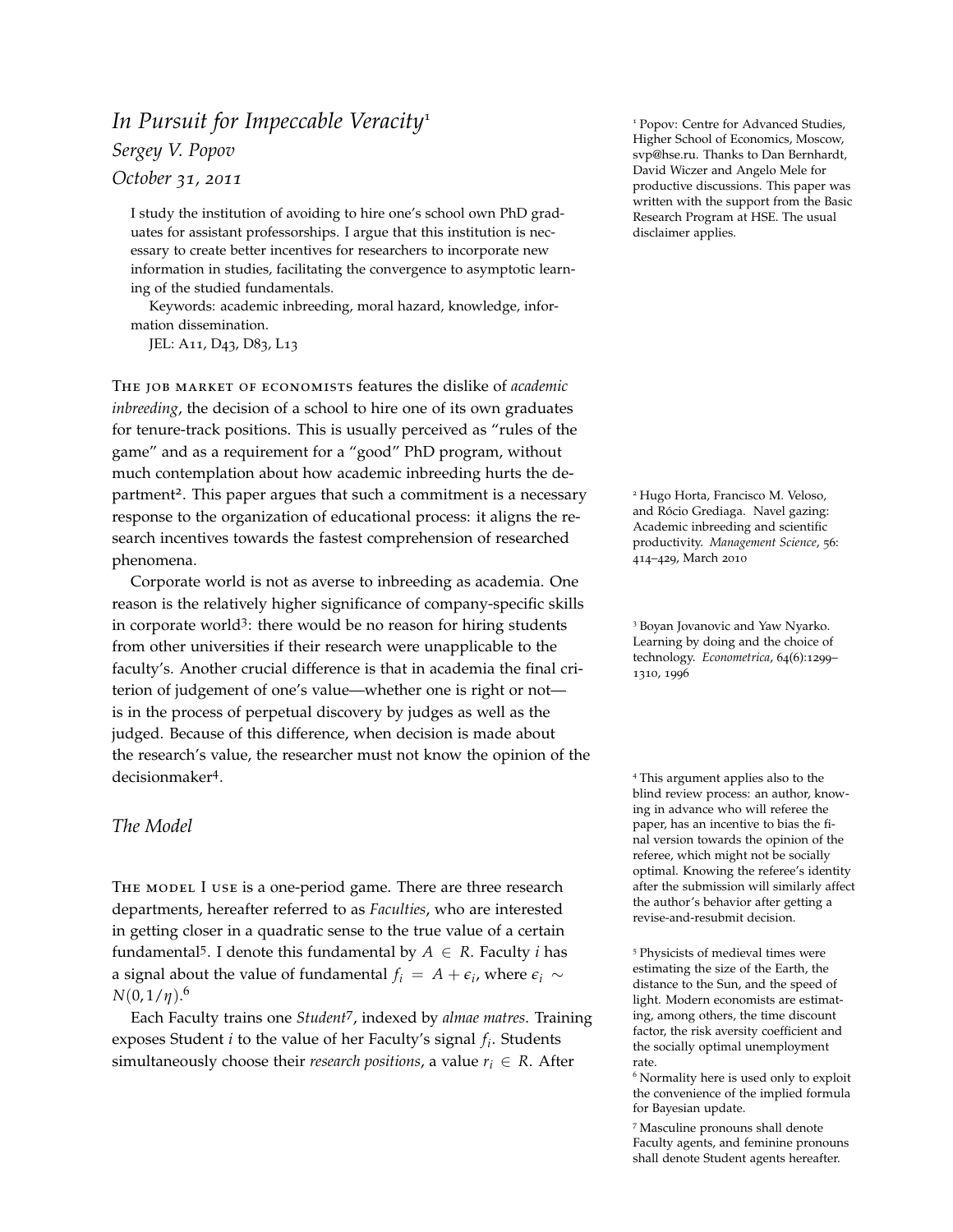that, Faculties use research positions to decide who to hire. Faculty *j* prefers to hire a student whose research is closer to *A*:

$$
\text{Faculty } j \text{ hires } \arg \min_{i} E\left[ (r_i - A)^2 | f_j \right] = \arg \min_{i} (r_i - f_j)^2 + \frac{1}{\eta}.
$$

Since Faculty does not know *A*, he uses the second best thing he has—his own signal; let a coin toss resolve ties.

Students have lexicographic preferences over placement in the following sense. They all prefer getting placed to 1 more than getting placed to 2, and getting placed to 2 is better for them than getting placed to 3. Moreover, they are eager to forego all chances of getting accepted to a lesser Faculty if that increases the chances to get placed to a better-ranked Faculty<sup>8</sup>. This makes the labor market function  $\blacksquare$ <sup>8</sup> This is a strong assumption, and it is sequentially: first Faculty 1 chooses the ascendant, then Faculty 2 used for clarity. chooses between two of those who were not offered a position in 1, and finally the last Student joins the Faculty 3. The chance to get hired by the most preferred Faculty is then

$$
P(i \text{ hired by } 1 | f_i, s_i) = P\left((r_i - f_1)^2 = \min_{k=1}^3 (r_k - f_1)^2 | s_i, f_i\right),
$$

and chances to get hired by other faculties have similar structure<sup>9</sup>.

Students choose the research position *r<sup>i</sup>* to get the best placement they can based on their Faculty's signal *f<sup>i</sup>* and their private signal  $s_i = A + \xi_i$ ,  $\xi_i \sim N(0, 1)$ .<sup>10</sup>

THE SOCIAL PLANNER'S CHOICE is to minimize the variance of the most precise research. Since research *r<sup>i</sup>* can only depend on signals *f<sup>i</sup>* of the Faculty and *s<sup>i</sup>* of the Student, the variance-minimizing research is the linear combination of  $f_i$  and  $s_i$ , with weights of  $\frac{\eta}{1+\eta}$  and  $\frac{1}{1+\eta}$ . This produces a  $r_i$  with mean of *A* and variance of  $\frac{1}{1+\eta} < \min(1, \frac{1}{\eta})$ . Thus, at first-best, the squared deviation of research from *A* is on average better than it was at the beginning of the game.

The pure strategy equilibrium is the collection of research policy decisions  $\left\langle r_i^* \right\rangle_{i=1}^3$  (Student *j* chooses  $r_j^*$  in equilibrium) and estimates of chance of hiring  $\left\langle p_{ij}^* \right\rangle_{i,j=1}^3$  (Student *i* has  $p_{ij}^*$  probability of getting hired by Faculty *j* in equilibrium) for every  $\langle f_i, s_i \rangle_{i=1}^3$  tuple of signals such that:

- $r_i^*$  delivers the maximal element of the placement preferences of Student *i* conditional on observing *f<sup>i</sup>* and *s<sup>i</sup>* , and rationally believing in actions of other Students  $r^*_{-i}$ ;
- $p_{ij}^*$  are consistent with the optimal decision of Faculties.

<sup>9</sup> Here I intentionally do not write down the precise form of the maximized function, as we will use the lexicographic preference assumption to solve by dominance.

<sup>10</sup>  $\epsilon_i$  and  $\zeta_i$  are assumed to be mutually independent. The signals of faculties in real world are correlated through reading and writing in same journals and communicating on same conferences. This, however, will only complicate the policy choice formulas. The variance of 1 is a normalization.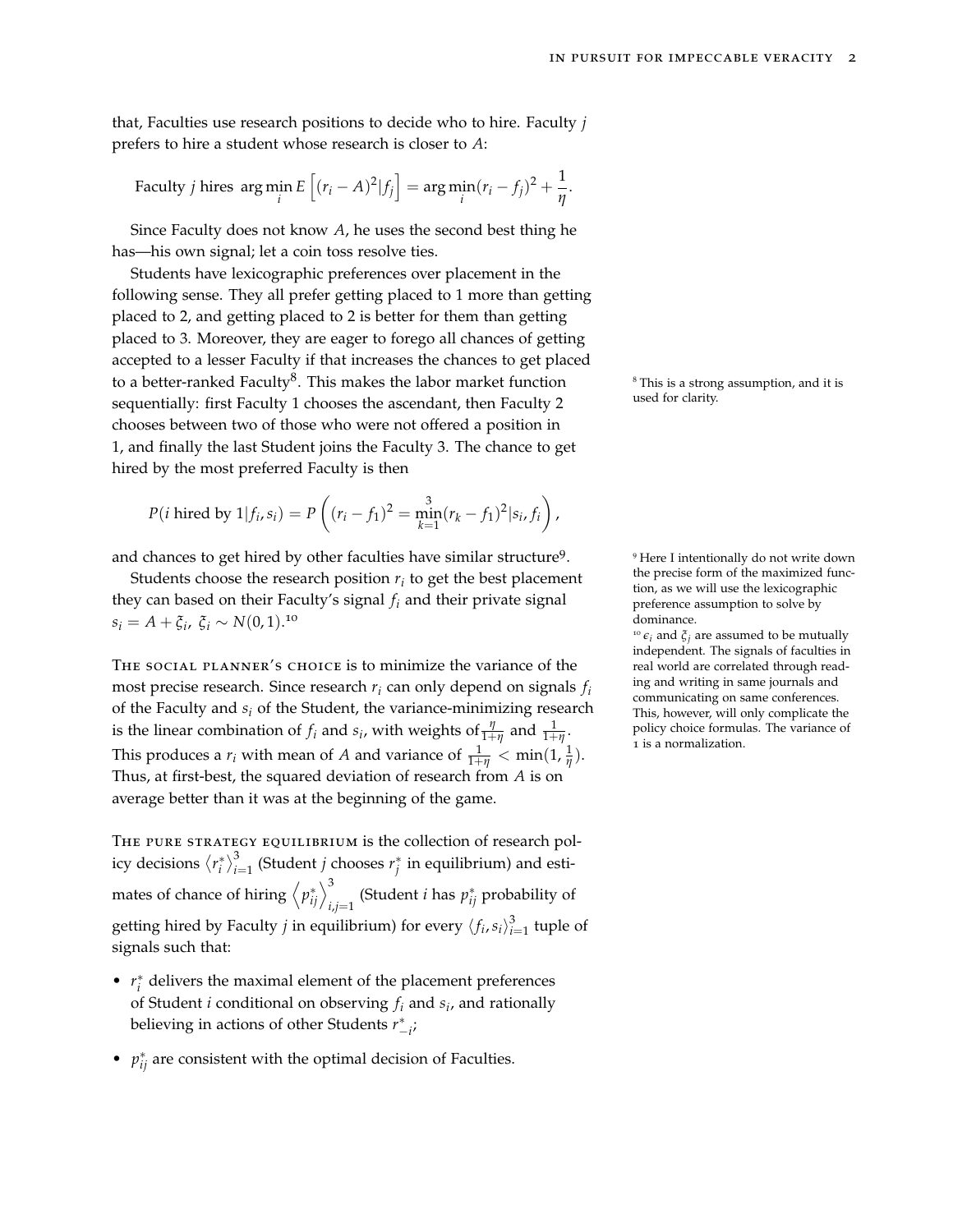When academic inbreeding is allowed, Student 1 can guarantee herself a placement to 1 by choosing  $r_1 = f_1$ . By lack of atoms in the assumed signal structure, the chance of another school's student to choose exactly  $r_i = f_1$  is zero, and therefore Students 2 and 3 have zero chance of getting hired to 1, no matter how they choose *r<sup>i</sup>* . Thus, 2 can only get to Faculties 2 and 3, and since 2 observes *f*2, he can too choose  $r_2 = f_2$ , guaranteeing herself a placement to 2. Now, no matter how 3 chooses  $r_3$ , his placement will be in  $3<sup>11</sup>$  Therefore, with  $1<sup>11</sup>$  That is, Student 3, in principle, can academic inbreeding there is an equilibrium where  $r_i^* = f_i$ ,  $p_{ii}^* = 1$ and no scientific progress is happening.

WHEN ACADEMIC INBREEDING IS NOT ALLOWED in Faculty 1,  $p_{11}^* =$ 0, and Student 1 can only be employed by 2 or 3. Student 1 would rather be employed by 2, and therefore chooses  $r_1$  to minimize

$$
E[(r_1 - f_2)^2 | s_1, f_1] = E[(r_1 - A)^2 | s_1, f_1] + \frac{1}{\eta},
$$

which results in  $r_1 = \frac{\eta f_1 + s_1}{\eta + 1}$ , the first-best value of her research. Student 2 can be employed by 1, 2 or 3, and she would rather be employed by 1. She chooses her research to minimize

$$
E[(r_2 - f_1)^2 | s_2, f_2] = E[(r_2 - A)^2 | s_2, f_2] + \frac{1}{\eta},
$$

which results in  $r_2 = \frac{\eta f_2 + s_2}{\eta + 1}$ , again the first-best value of her research, and same holds for Student 3. Thus, just the commitment by Faculty 1 to not to employ his own students is sufficient to move<sup>12</sup> the equi-<br><sup>12</sup> The choice to abstain from academic librium outcome from no development of precision of knowledge about *A* to first-best precision of knowledge about *A*.

This result would not be possible with just two schools, as the choice of research policy would not affect the allocation of students. Similar results obtain if students would prefer to stay in *alma mater*; but in order to abandon the trap of repeating the research of the faculty it would be necessary is that *all* schools, not only the best ones, do not hire their own students.

### *Discussion and Conclusion*

The assumption about students' preferences is unusual and very strong. We do need it for the argument of dominance solvability to work, but it is not necessary for equilibrium existence. Moreover, it is obvious that the more a student would prefer to stay in her own school, the stronger are the incentives to bias the research decision

choose the optimal mixture of *s*<sup>3</sup> and *f*<sup>3</sup> as her research, but she might as well choose  $r_3 = 0$ , or stay with  $r_3 = f_3$ . She will choose  $r_3 = f_3$  if there's more than one student from at least one faculty, no matter which. This refinement of "threat of unemployment" will make the equilibrium unique.

inbreeding by Faculty 1 improves the precision of it's own newly hired Student *ex ante*. Therefore, the commitment of Faculty 1 is individually rational. The decision to introduce the academic inbreeding aversion is endogenous.